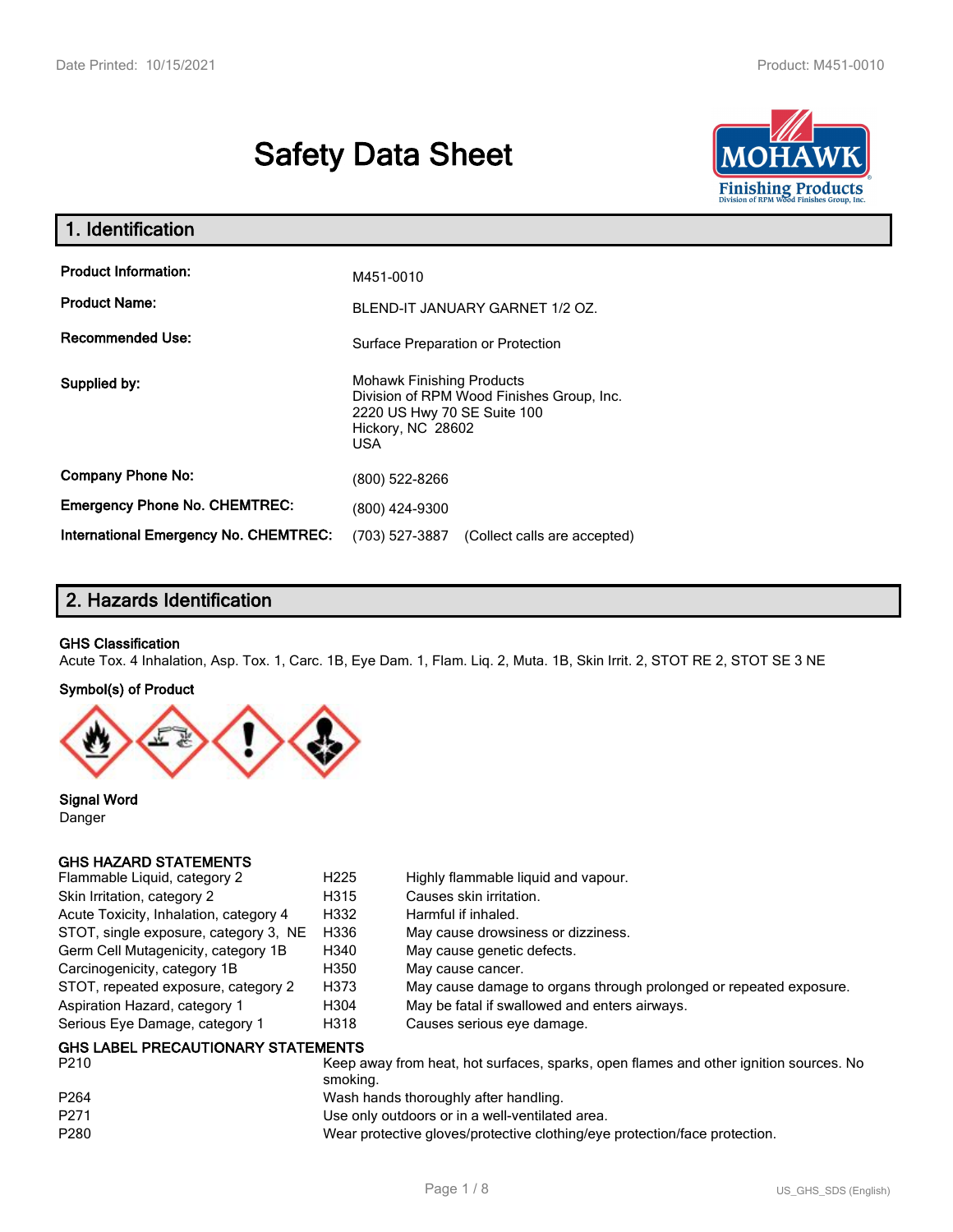| P331                                    | Do NOT induce vomiting.                                                                                                             |
|-----------------------------------------|-------------------------------------------------------------------------------------------------------------------------------------|
| P405                                    | Store locked up.                                                                                                                    |
| P302+P352                               | IF ON SKIN: Wash with plenty of soap and water.                                                                                     |
| P303+P361+P353                          | IF ON SKIN (or hair): Take off immediately all contaminated clothing. Rinse skin with<br>water/shower.                              |
| P305+P351+P338                          | IF IN EYES: Rinse cautiously with water for several minutes. Remove contact lenses, if<br>present and easy to do. Continue rinsing. |
| P362+P364                               | Take off contaminated clothing and wash it before reuse.                                                                            |
| P403+P233                               | Store in a well-ventilated place. Keep container tightly closed.                                                                    |
| P <sub>201</sub>                        | Obtain special instructions before use.                                                                                             |
| P <sub>260</sub>                        | Do not breathe dust/fume/gas/mist/vapours/spray.                                                                                    |
| P304+P340                               | IF INHALED: Remove person to fresh air and keep comfortable for breathing.                                                          |
| P308+P313                               | IF exposed or concerned: Get medical advice/attention.                                                                              |
| P332+P313                               | If skin irritation occurs: Get medical advice/attention.                                                                            |
| P403+P235                               | Store in a well-ventilated place. Keep cool.                                                                                        |
| P301+P310                               | IF SWALLOWED: Immediately call a POISON CENTER or doctor/physician.                                                                 |
| <b>GHS SDS PRECAUTIONARY STATEMENTS</b> |                                                                                                                                     |
| P240                                    | Ground/bond container and receiving equipment.                                                                                      |
| P <sub>241</sub>                        | Use explosion-proof electrical/ventilating/lighting/equipment.                                                                      |
| P242                                    | Use only non-sparking tools.                                                                                                        |
| P243                                    | Take precautionary measures against static discharge.                                                                               |

# **3. Composition/Information on ingredients**

| <b>Chemical Name</b>            | CAS-No.    | Wt. %       | <b>GHS Symbols</b> | <b>GHS Statements</b>         |
|---------------------------------|------------|-------------|--------------------|-------------------------------|
| pm acetate                      | 108-65-6   | $10 - 25$   | GHS02-GHS07        | H226-332                      |
| n-butyl acetate                 | 123-86-4   | $10 - 25$   | GHS02-GHS07        | H <sub>226</sub> -336         |
| petroleum distillate            | 64742-49-0 | $10 - 25$   | GHS08              | H304-340-350                  |
| butanol                         | 71-36-3    | $2.5 - 10$  | GHS02-GHS05-       | H226-302-315-318-332-335-336  |
|                                 |            |             | GHS07              |                               |
| ethanol                         | 64-17-5    | $2.5 - 10$  | GHS02              | H <sub>225</sub>              |
| eep                             | 763-69-9   | $2.5 - 10$  | GHS06              | H <sub>331</sub>              |
| aliphatic petroleum distillates | 64742-47-8 | $2.5 - 10$  | GHS07-GHS08        | H304-332                      |
| toluene                         | 108-88-3   | $1.0 - 2.5$ | GHS02-GHS07-       | H225-304-315-332-336-373      |
|                                 |            |             | GHS08              |                               |
| m-xylene                        | 108-38-3   | $1.0 - 2.5$ | GHS02-GHS07        | H226-315-332                  |
| ethylbenzene                    | 100-41-4   | $0.1 - 1.0$ | GHS02-GHS07-       | H <sub>225</sub> -304-332-373 |
|                                 |            |             | GHS08              |                               |
| light gas oil                   | 64742-80-9 | $0.1 - 1.0$ | GHS06-GHS08        | H331-350                      |
| p-xylene                        | 106-42-3   | $0.1 - 1.0$ | GHS02-GHS07        | H226-315-332                  |

The exact percentage (concentration) of ingredients is being withheld as a trade secret.

The text for GHS Hazard Statements shown above (if any) is given in the "Other information" Section.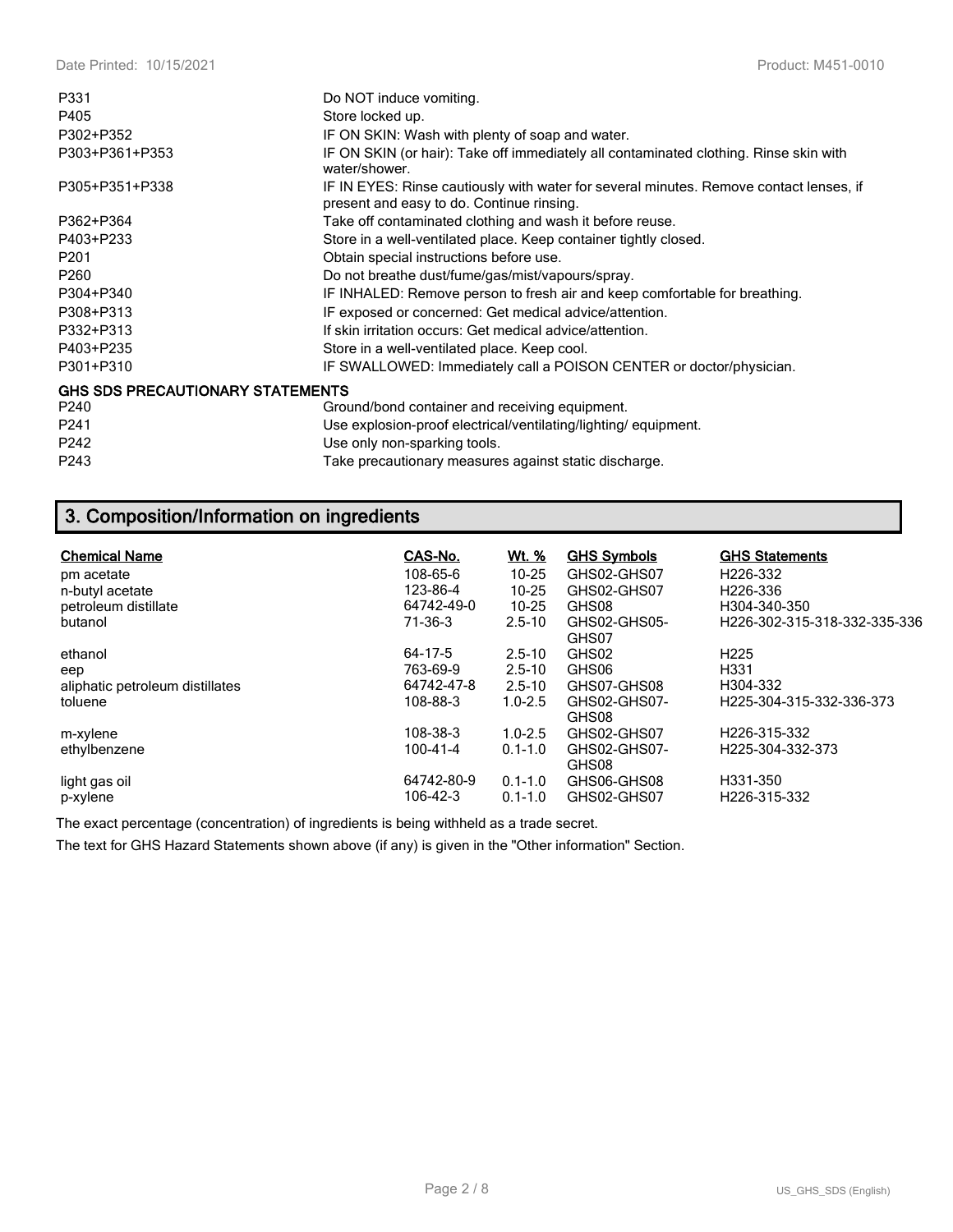# **4. First-aid Measures**



FIRST AID - EYE CONTACT: IF IN EYES: Rinse cautiously with water for several minutes. Remove contact lenses, if present and easy to do. Continue rinsing.

FIRST AID - SKIN CONTACT: IF ON SKIN: Wash with plenty of soap and water. IF ON SKIN (or hair): Take off immediately all contaminated clothing. Rinse skin with water/shower. Take off contaminated clothing and wash it before reuse. If skin irritation occurs: Get medical advice/attention.

FIRST AID - INGESTION: Do NOT induce vomiting. IF SWALLOWED: Immediately call a POISON CENTER or doctor/physician.

FIRST AID - INHALATION: IF INHALED: Remove person to fresh air and keep comfortable for breathing.

## **5. Fire-fighting Measures**

**SPECIAL FIREFIGHTING PROCEDURES:** Evacuate all persons from the fire area to a safe location. Move non-burning material, as feasible, to a safe location as soon as possible. Fire fighters should be protected from potential explosion hazards while extinguishing the fire. Wear self-contained breathing apparatus (SCBA) and full fire-fighting protective clothing. Thoroughly decontaminate all protective equipment after use. Containers of this material may build up pressure if exposed to heat (fire). Use water spray to cool fire-exposed containers. Use water spray to disperse vapors if a spill or leak has not ignited. DO NOT extinguish a fire resulting from the flow of flammable liquid until the flow of the liquid is effectively shut off. This precaution will help prevent the accumulation of an explosive vapor-air mixture after the initial fire is extinguished.

**FIREFIGHTING EQUIPMENT:** This is a NFPA/OSHA Class 1B or less flammable liquid. Follow NFPA30, Chapter 16 for fire protection and fire suppression. Use a dry chemical, carbon dioxide, or similar ABC fire extinguisher for incipeint fires. Water may be used to cool and prevent rupture of containers that are exposed to heat from fire.

#### **6. Accidental Release Measures**

#### **ENVIRONMENTAL MEASURES:** No Information

**STEPS TO BE TAKEN IN CASE MATERIAL IS RELEASED OR SPILLED:** Follow personal protective equipment recommendations found in Section VIII. Personal protective equipment needs must be evaluated based on information provided on this sheet and the special circumstances created by the spill including; the material spilled, the quantity of the spill, the area in which the spill occurred, and the training and the expertise of employees in the area responding to the spill. Never exceed any occupational exposure limits. Shut off ignition sources; including electrical equipment and flames. Do not allow smoking in the area. Do not allow the spilled product to enter public drainage system or open waterways.

#### **7. Handling and Storage**



**HANDLING:** Avoid inhalation and contact with eyes, skin, and clothing. Wash hands thoroughly after handling and before eating or drinking. In keeping with safe handling practices, avoid ignition sources (smoking, flames, pilot lights, electrical sparks); ground and bond containers when transferring the material to prevent static electricity sparks that could ignite vapor and use spark proof tools and explosion proof equipment. Empty containers may retain product residue or vapor. Do not pressurize, cut, weld, braze, solder, drill, grind, or expose container to heat, flame, sparks, static electricity, or other sources of ignition. Any of these actions can potentially cause an explosion that may lead to injury.

**STORAGE:** Keep containers closed when not in use. Store in cool well ventilated space away from incompatible materials.

# **8. Exposure Controls/Personal Protection**

| Ingredients with Occupational Exposure Limits |                      |                       |                     |                         |  |  |
|-----------------------------------------------|----------------------|-----------------------|---------------------|-------------------------|--|--|
| <b>Chemical Name</b>                          | <b>ACGIH TLV-TWA</b> | <b>ACGIH-TLV STEL</b> | <b>OSHA PEL-TWA</b> | <b>OSHA PEL-CEILING</b> |  |  |
| pm acetate                                    | N.D.                 | N.D.                  | N.D.                | N.D.                    |  |  |
| n-butyl acetate                               | 50 ppm               | $150$ ppm             | $150$ ppm           | N.D.                    |  |  |
| petroleum distillate                          | N.D.                 | N.D.                  | N.D.                | N.D.                    |  |  |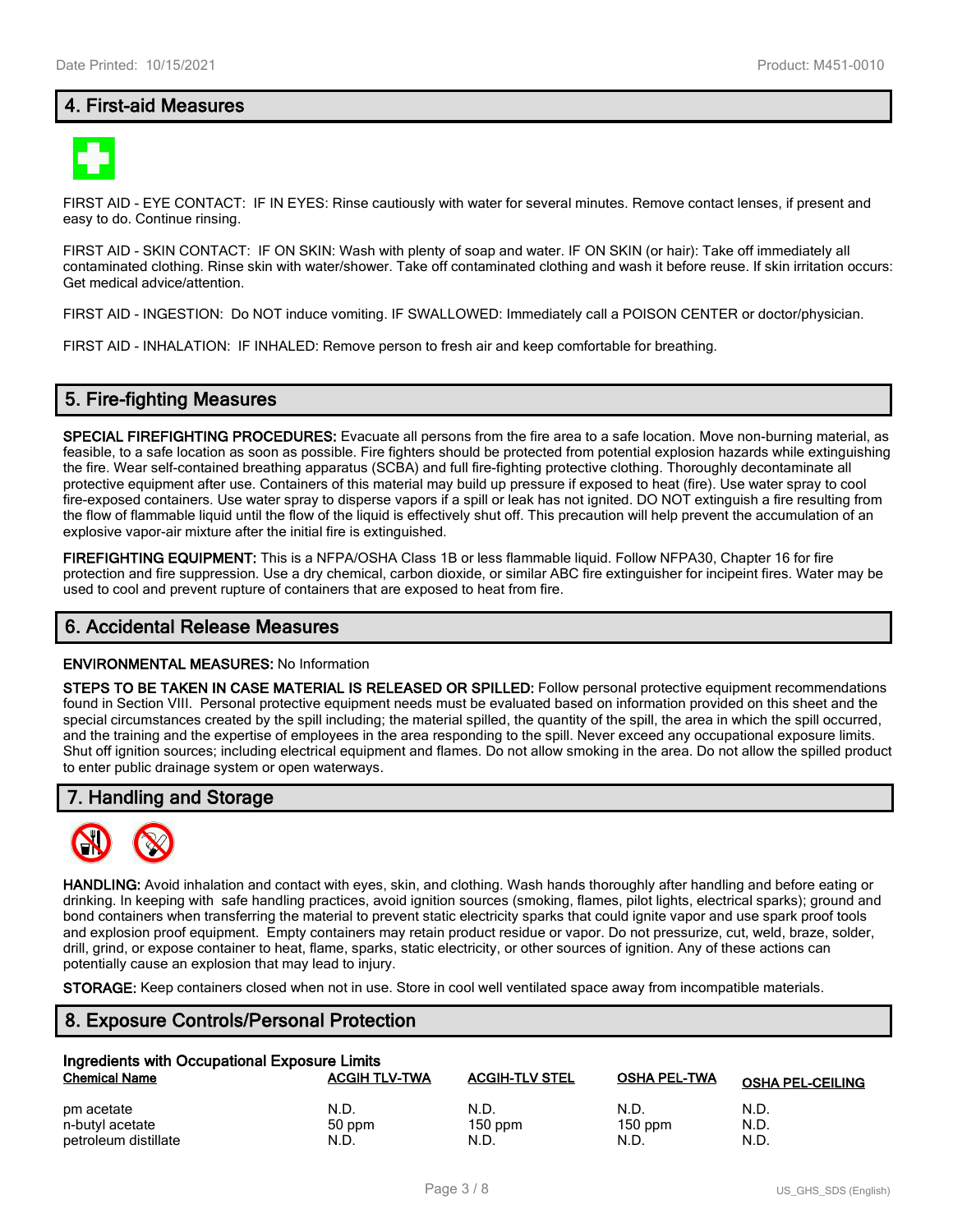| butanol                         | 20 ppm    | N.D.       | $100$ ppm  | N.D.      |
|---------------------------------|-----------|------------|------------|-----------|
| ethanol                         | N.D.      | $1000$ ppm | $1000$ ppm | N.D.      |
| eep                             | N.D.      | N.D.       | N.D.       | N.D.      |
| aliphatic petroleum distillates | N.D.      | N.D.       | N.D.       | N.D.      |
| toluene                         | 20 ppm    | N.D.       | $200$ ppm  | $300$ ppm |
| m-xylene                        | $100$ ppm | $150$ ppm  | $100$ ppm  | N.D.      |
| ethylbenzene                    | 20 ppm    | N.D.       | $100$ ppm  | N.D.      |
| light gas oil                   | N.D.      | N.D.       | N.D.       | N.D.      |
| p-xylene                        | $100$ ppm | $150$ ppm  | $100$ ppm  | N.D.      |

**Further Advice: MEL = Maximum Exposure Limit OES = Occupational Exposure Standard SUP = Supplier's Recommendation Sk = Skin Sensitizer N.E. = Not Established N.D. = Not Determined**

#### **Personal Protection**



**RESPIRATORY PROTECTION:** Use adequate engineering controls and ventilation to keep levels below recommended or statutory exposure limits. If exposure levels exceed limits use appropriate approved respiratory protection equipment.

**SKIN PROTECTION:** Wear chemical resistant footwear and clothing such as gloves, an apron or a whole body suit as appropriate.



**EYE PROTECTION:** Wear chemical-resistant glasses and/or goggles and a face shield when eye and face contact is possible due to splashing or spraying of material.



**OTHER PROTECTIVE EQUIPMENT:** No Information



**HYGIENIC PRACTICES:** It is good practice to avoid contact with the product and/or its vapors, mists or dust by using appropriate protective measures. Wash thoroughly after handling and before eating or drinking.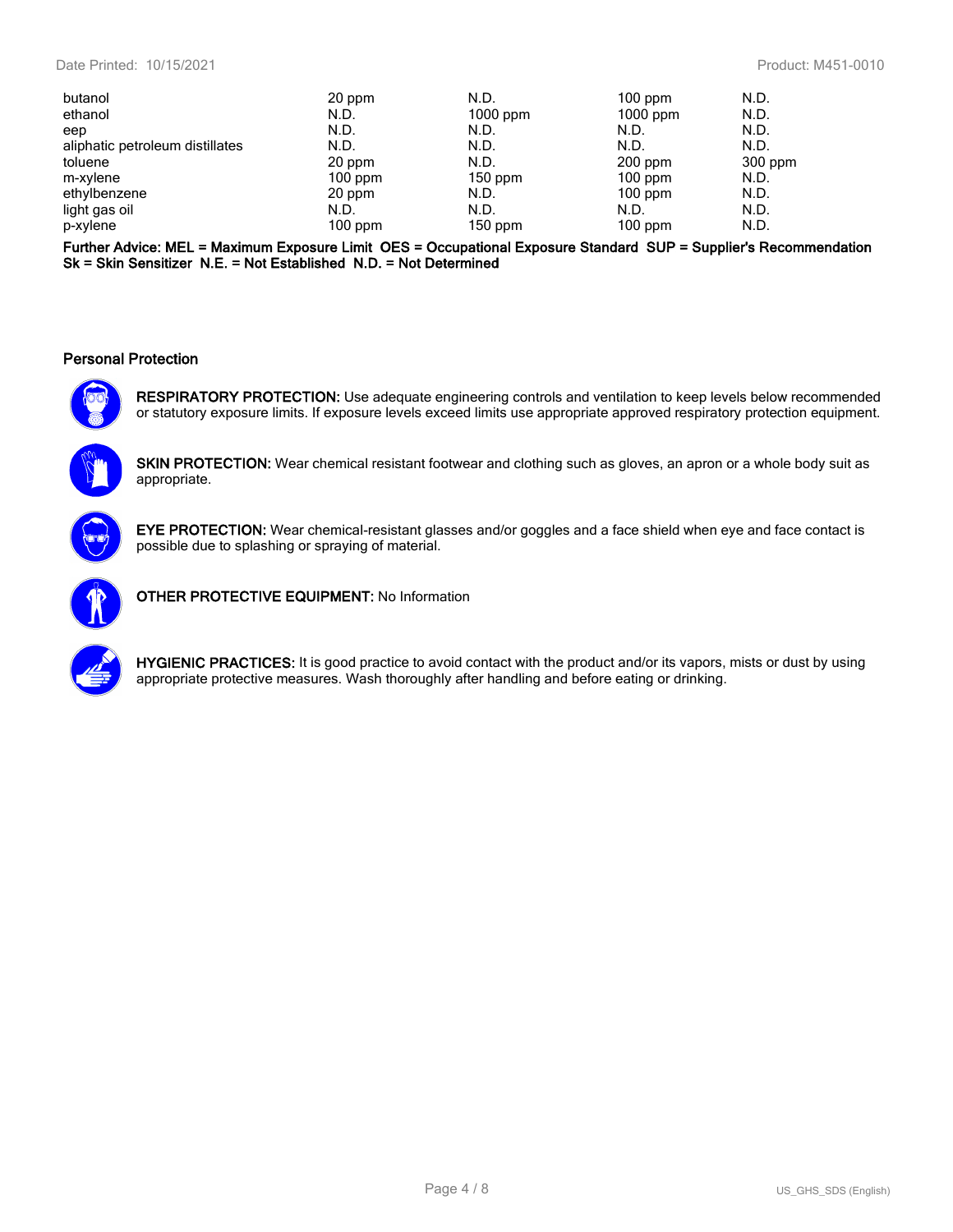**N.I. = No Information**

# **9. Physical and Chemical Properties**

| Appearance:                    | Colored Liquid                   | <b>Physical State:</b>                      | <b>LIQUID</b>  |
|--------------------------------|----------------------------------|---------------------------------------------|----------------|
| Odor:                          | <b>Strong Solvent</b>            | <b>Odor Threshold:</b>                      | Not determined |
| Density, g/cm3:                | 0.942                            | pH:                                         | Not determined |
| Freeze Point, °F:              | Not determined                   | Viscosity:                                  | Not determined |
| <b>Solubility in Water:</b>    | Not determined                   | Partition Coefficient, n-octanol/<br>water: | Not determined |
| Decomposition temperature, °F: | Not determined                   | <b>Explosive Limits, %:</b>                 | Not determined |
| Boiling Range, °F:             | $>$ 100 °F                       | Flash Point, °F:                            | 32 ° F         |
| Combustibility:                | <b>Supports Combustion</b>       | Auto-Ignition Temperature, °F:              | Not determined |
| <b>Evaporation Rate:</b>       | <b>Faster than Diethyl Ether</b> | Vapor Pressure, mmHg:                       | Not determined |
| <b>Vapor Density:</b>          | Not determined                   |                                             |                |

# **10. Stability and reactivity**

**STABILITY:** Stable under normal conditions.

**CONDITIONS TO AVOID:** Heat, flames and sparks.

**INCOMPATIBILITY:** Acids, Bases, Oxidizing agents

**HAZARDOUS DECOMPOSITION PRODUCTS:** Not determined.

# **11. Toxicological information**

**Practical Experiences**

**EMERGENCY OVERVIEW:** No Information

**EFFECT OF OVEREXPOSURE - EYE CONTACT:** No Information

**EFFECT OF OVEREXPOSURE - INGESTION:** No Information

**EFFECT OF OVEREXPOSURE - INHALATION:** No Information

**EFFECT OF OVEREXPOSURE - SKIN CONTACT:** No Information

**CARCINOGENICITY:** May cause cancer.

#### **PRIMARY ROUTE(S) OF ENTRY:**

**Eye Contact, Skin Contact, Ingestion, Inhalation**

## **Acute Toxicity Values**

**The acute effects of this product have not been tested. Data on individual components are tabulated below**

| CAS-No.  | <b>Chemical Name</b> |
|----------|----------------------|
| 108-65-6 | pm acetate           |

**Casary Chemical Chemical LD50 Chemical LD50 Vapor LC50** 8532 mg/kg Rat >5000 mg/kg Rabbit >20 mg/L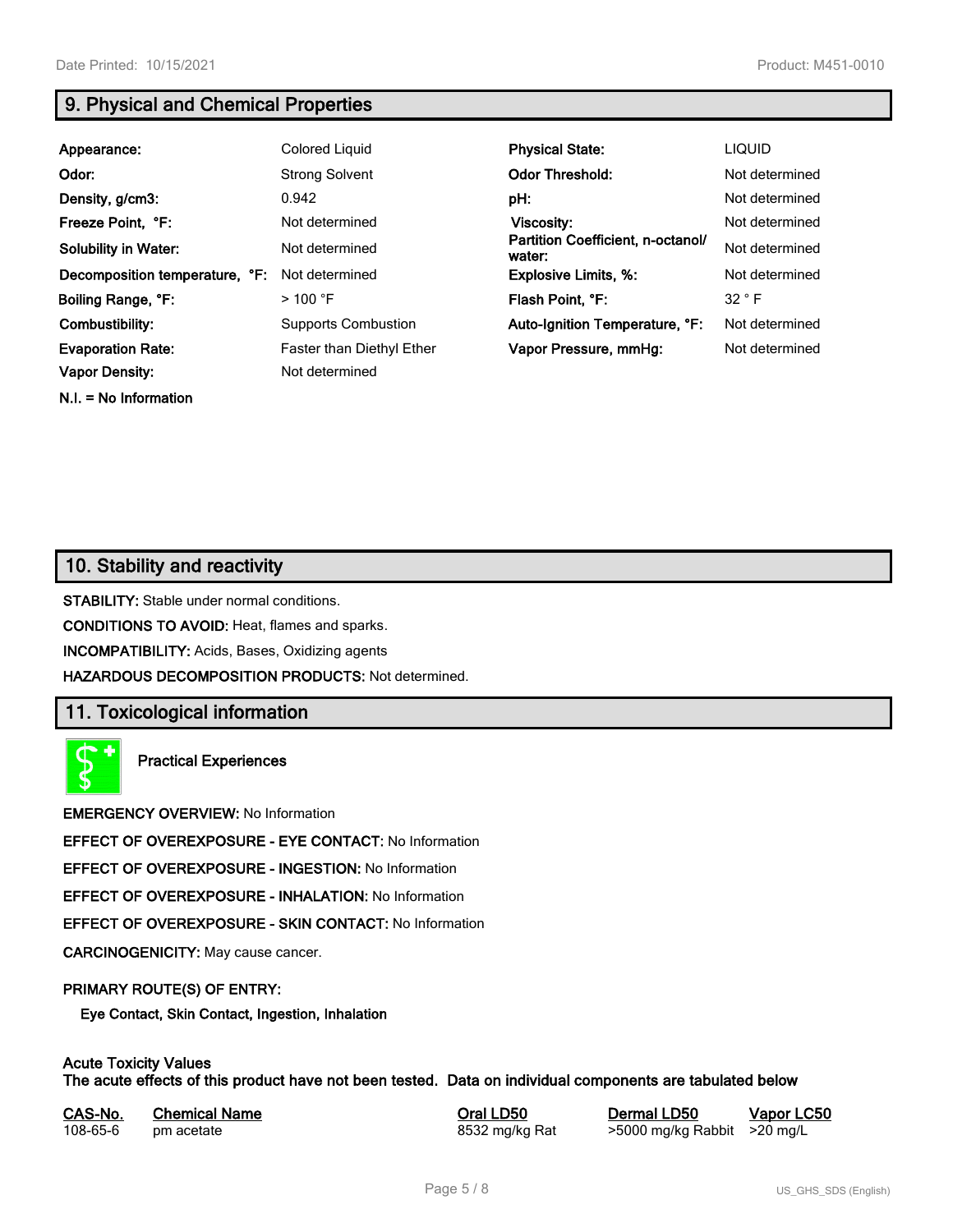| 123-86-4   | n-butyl acetate                 | 14130 mg/kg Rat | >17600 mg/kg Rabbit 23.4 mg/l Rat |                |
|------------|---------------------------------|-----------------|-----------------------------------|----------------|
| 64742-49-0 | petroleum distillate            | >5000 mg/kg Rat | >3160 mg/kg Rabbit                | 54 mg/l Rat    |
| 71-36-3    | butanol                         | 700 mg/kg Rat   | 3402 mg/kg Rabbit                 | 8000 mg/l Rat  |
| 64-17-5    | ethanol                         | 7060 mg/kg Rat  | 15,800 mg/kg                      | 124.7 mg/L Rat |
| 763-69-9   | eep                             | 3200 mg/kg Rat  | 4080 mg/kg Rabbit                 | $>20$ mg/l     |
| 64742-47-8 | aliphatic petroleum distillates | >5000 mg/kg Rat | >2000 mg/kg Rabbit                | >13 mg/L Rat   |
| 108-88-3   | toluene                         | 2600 mg/kg Rat  | 12000 mg/kg Rabbit                | 12.5 mg/L Rat  |
| 108-38-3   | m-xylene                        | 5000 mg/kg Rat  | 6500 mg/kg Rabbit                 | >20 mg/l Rat   |
| 100-41-4   | ethylbenzene                    | 3500 mg/kg Rat  | 15400 mg/kg Rabbit                | 17.2 mg/L Rat  |
| 64742-80-9 | light gas oil                   | >5000 mg/kg Rat | >2000 mg/kg Rabbit                | 4.6 mg/L Rat   |
| 106-42-3   | p-xylene                        | 4029 mg/kg Rat  | >2000 mg/kg rabbit                | >20 mg/l Rat   |

#### **N.I. = No Information**

## **12. Ecological information**

**ECOLOGICAL INFORMATION:** Ecological evaluation of this material has not been performed; however, do not allow the product to be released to the environment without governmental approval/permits.

## **13. Disposal Information**



**Product**

**DISPOSAL METHOD:** Waste from this material may be a listed and/or characteristic hazardous waste. Dispose of material, contaminated absorbent, container and unused contents in accordance with local, state, and federal regulations.

**STEPS TO BE TAKEN IN CASE MATERIAL IS RELEASED OR SPILLED:** Follow personal protective equipment recommendations found in Section VIII. Personal protective equipment needs must be evaluated based on information provided on this sheet and the special circumstances created by the spill including; the material spilled, the quantity of the spill, the area in which the spill occurred, and the training and the expertise of employees in the area responding to the spill. Never exceed any occupational exposure limits. Shut off ignition sources; including electrical equipment and flames. Do not allow smoking in the area. Do not allow the spilled product to enter public drainage system or open waterways.

# **14. Transport Information**

**SPECIAL TRANSPORT PRECAUTIONS:** No Information

**DOT:** CONSUMER COMMODITY

**IATA:** ID8000, CONSUMER COMMODITY, 9

**IMDG:** LIMITED QUANTITY UN1263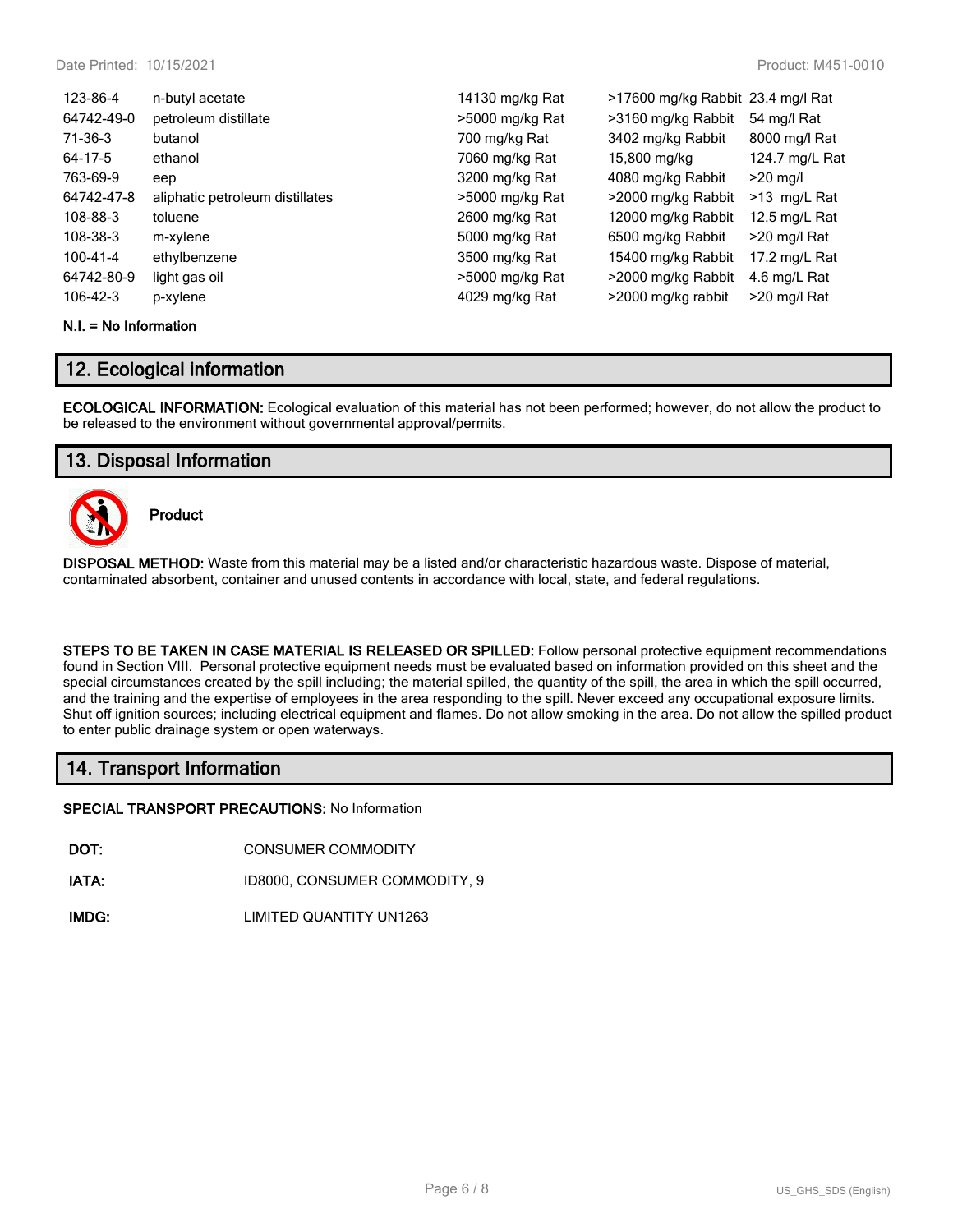# **15. Regulatory Information**

# **U.S. Federal Regulations:**

#### **CERCLA - SARA Hazard Category**

This product has been reviewed according to the EPA 'Hazard Categories' promulgated under Sections 311 and 312 of the Superfund Amendment and Reauthorization Act of 1986 (SARA Title III) and is considered, under applicable definitions, to meet the following categories:

Fire Hazard, Acute Health Hazard, Chronic Health Hazard

## **SARA SECTION 313**

This product contains the following substances subject to the reporting requirements of Section 313 of Title III of the Superfund Amendment and Reauthorization Act of 1986 and 40 CFR part 372:

| <b>Chemical Name</b> | CAS-No.  | Wt. % |
|----------------------|----------|-------|
| butanol              | 71-36-3  | 7.27  |
| toluene              | 108-88-3 | 1.89  |
| m-xylene             | 108-38-3 | 1.54  |

### **TOXIC SUBSTANCES CONTROL ACT**

This product contains the following chemical substances subject to the reporting requirements of TSCA 12(B) if exported from the United States:

| <b>Chemical Name</b>         | CAS-No.  |
|------------------------------|----------|
| octamethylcyclotetrasiloxane | 556-67-2 |

# **U.S. State Regulations:**

#### **CALIFORNIA PROPOSITION 65**

WARNING: Cancer and Reproductive Harm - www.P65Warnings.ca.gov.

Ethylbenzene, Cancer, 0.614% Toluene, Reproductive Harm, 1.8865%

## **16. Other Information**

| <b>Revision Date:</b>  |  | 9/14/2021                                                                                                               |  |                    | <b>Supersedes Date:</b> |                             | 7/20/2021 |
|------------------------|--|-------------------------------------------------------------------------------------------------------------------------|--|--------------------|-------------------------|-----------------------------|-----------|
| Reason for revision:   |  | Substance and/or Product Properties Changed in Section(s):<br>01 - Product Information<br>05 - Flammability Information |  |                    |                         |                             |           |
| Datasheet produced by: |  | <b>Regulatory Department</b>                                                                                            |  |                    |                         |                             |           |
| <b>HMIS Ratings:</b>   |  |                                                                                                                         |  |                    |                         |                             |           |
| Health:                |  | <b>Flammability:</b>                                                                                                    |  | <b>Reactivity:</b> |                         | <b>Personal Protection:</b> |           |

**Volatile Organic Compounds, gr/ltr:** 619

**Text for GHS Hazard Statements shown in Section 3 describing each ingredient:**

| H <sub>225</sub> | Highly flammable liquid and vapour.           |
|------------------|-----------------------------------------------|
| H <sub>226</sub> | Flammable liquid and vapour.                  |
| H302             | Harmful if swallowed.                         |
| H304             | May be fatal if swallowed and enters airways. |
| H315             | Causes skin irritation.                       |
| H318             | Causes serious eye damage.                    |